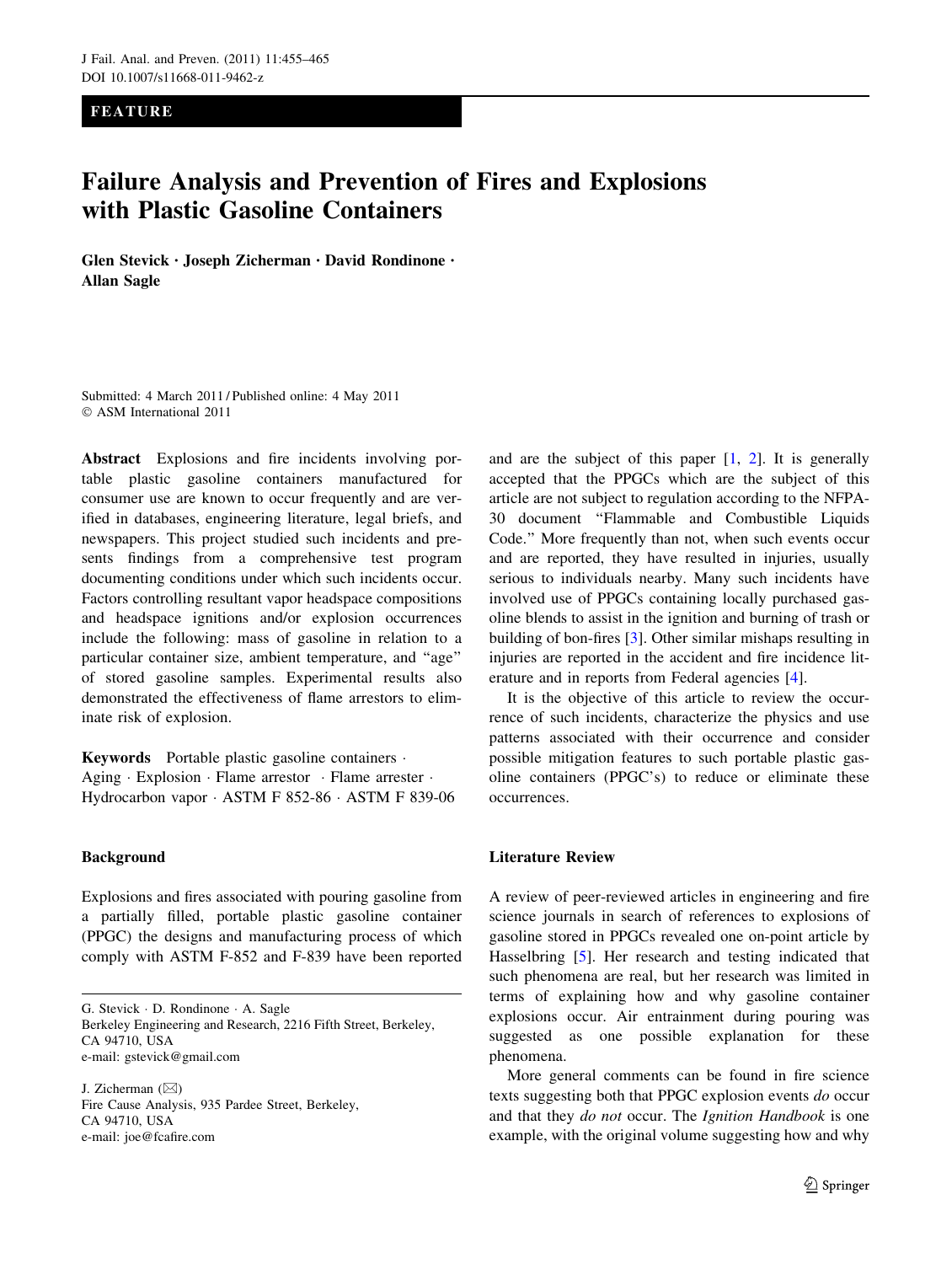such gasoline container explosions can happen while a Corrigenda to the original volume provided by the author on the internet states otherwise [[6\]](#page-9-0). However, no references are provided to any significant testing or analysis for either condition, and as such, neither claim can be considered persuasive.

Drysdale also considers such incidents, but does not provide specific references or data as to their occurrence [\[7](#page-9-0)].

Federal agencies, including the U.S. Consumer Product Safety Commission (CPSC), the National Bureau of Standards (NBS) [predecessor to the National Institute of Standards and Technology (NIST)], and the NIST Building and Fire Research Lab (BFRL), have issued reports stating that explosions with PPGCs have been noted to occur. The former agency has also commented in its reporting that the use of flame arresters in the spout can prevent such explosions [\[8](#page-9-0)].

These reports were prepared in the 1970s addressing portable gasoline can safety by researchers at NBS, now NIST, which included input from research staff members at the Center for Fire Research, now the Building and Fire Research Labs. These include ''Gasoline and Gasoline Container Fire Incidents,'' NBS Technical Note 850 by E. Tyrell and ''Standards for Gasoline and Kerosene Cans,'' NBSIR 78-1414(CPSC) by Jones [\[9](#page-9-0)].

Consideration of such explosions in anecdotal forums is common. For example, the publication Consumer Reports has commented on this subject on two occasions citing leakage from available PPGCs as a potential cause of explosions [[10,](#page-9-0) [11](#page-9-0)]. Likewise, newspaper and television reports are known to quote witnesses describing an explosion occurring. In at least one case, a plastic gasoline can was documented in a news video which had experienced an explosion—as opposed to high-temperature melting—based on evidence of the plastic material tearing behavior shown in Fig. 1 [\[12](#page-9-0)]. Documentation of similar occurrences, observed in the testing of PPGCs under laboratory conditions are presented in this article.

## Gasoline Aging

Aging of gasoline, the loss of lighter weight gasoline fractions sometimes referred to as "light ends," is a relevant and important process in these discussions. This is because the so-called fresh gasoline has distinctly different make-up from the gasoline which has been subjected to aging, i.e., exposure to ambient conditions whereby evaporation or diffusion can occur. Further, not unexpectedly, such aging causes changes in the vapor pressure of gasoline as it ages, leading in turn to changes in hydrocarbon vapor concentrations in a given container as that aging continues.

While not characterized through use of an accepted standard method, aging is a phenomenon known to the fire investigation community as well as fire scientists involved with changes in gasoline properties during storage [\[13](#page-9-0)]. In that case, losses of the light ends by evaporation have led to measures of weathering based on fractional weight losses observed. This approach is common in characterizing accelerants taken from fire scenes [\[14](#page-9-0)].

Overall, characterization of weathering of any standard gasoline sample is a difficult task given the diversity and range of components present in the commercial products. In large part, this is because—even at a specific octane rating—gasoline blends sold vary both seasonally and regionally in terms of the specific hydrocarbon types they contain as well as included additives. However, ''weathering'' of gasoline as well as diesel blends has been the subject of articles in the fire science and combustion sci-ence literature recently [[15,](#page-9-0) [16\]](#page-9-0). These "weathering"/aging processes are a function of gasoline's tendency to evaporate when exposed to ambient conditions such as when a PPGC is left open.

The individual constituent components of gasoline blends range from lighter through heavier hydrocarbon molecules, typically composed of between 4 and 12 carbon atoms per molecule [\[17](#page-9-0)]. Evaporation rates of these gasoline constituents are an inverse function of their molecular weight with the so-called lighter ends the lower molecular

Fig. 1 A PPGC shown in news footage following a fire incident. Damage demonstrates fractures consistent with explosion and rupture having occurred

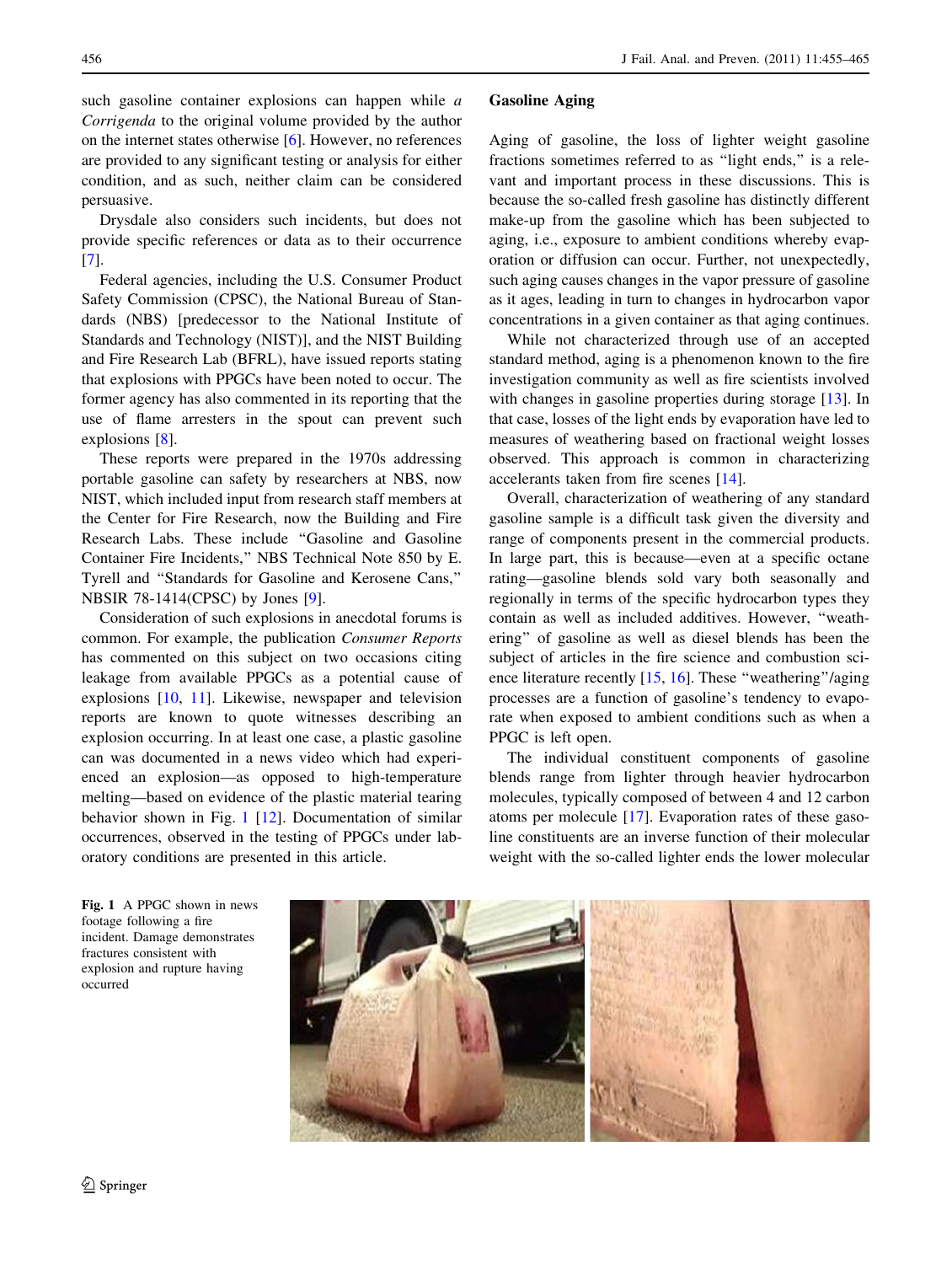weight fractions, evaporating preferentially from a hypothetical open container. As such, their loss results in the resulting gasoline blend of hydrocarbon developing a lower vapor pressure with time. This specifically is the process we refer to here as ''aging.'' It is also essentially the same process referred to as ''weathering'' in fire investigation literature relating to accelerants, whereby lighter hydrocarbon fractions evaporate differentially from the hydrocarbon blends leaving heavier fractions only [[18\]](#page-9-0).

It has also been noted, as evidenced from research related to air pollution considerations, that component fractions of gasoline will diffuse across the walls of generic plastic gas cans differentially. In such cases, the rate of this diffusion is inversely proportional to the molecular weight of the hydrocarbon fraction involved, and directly proportional to the flux gradient of any given fraction [\[19](#page-9-0)]. However, it also must be borne in mind that such mass loss phenomena based on diffusion have rates that are 1–2 orders of magnitude lower than mass loss rates by direct evaporation. Thus, diffusion-based losses, while considering important regional perspectives in terms of impact on air quality given the number of plastic containers in use are secondary, when such diffusion-related aging losses from PPGCs are considered if containers are open to the air.

As noted above, aging of gasoline is related to evaporation, and evaporation rates for a given liquid are invariably linked to temperatures of any process. Consistent with this, it is well known that gasoline volatility decreases as temperature decreases. It is also known that it is important to maintain hydrocarbon fractions above the upper flammable limit (UFL) in a PPGC headspace if ignitions are to be precluded. Thus, the quantification of the relationships between the behaviors of different volumes of gasoline stored at similar temperatures within identically sized containers is important to characterize the properties of such systems.

In the explosion incidents initially investigated by the authors, subject PPGCs have been left standing open with either their nozzles removed or kept un-capped for weeks or months before incidents. Thus, these conditions provided initial baselines for evaluation of the conditions underlying the explosions which occurred.

As noted above, there are no standard methods to age gasoline blends, and so the authors used two generalized techniques to produce reproducible aging and approximate the relevant conditions of consumer use.

It is well known that gasoline volatility decreases with temperature. It is also known that it is important to maintain hydrocarbon fractions above the UFL in a container headspace if ignitions are to be precluded. Thus, quantification of the behavior of different volumes of gasoline stored at similar temperatures in the same volume of container is important. The process by which this relationship was developed follows.

For the initial explosion testing carried out in this program, accelerated aging of gasoline used was accomplished by exposing small amounts of gasoline to ambient outdoor conditions in large mouthed open containers similar to a common metal bucket.

Subsequently, a more systematic approach was developed. This involved ASTM-compliant PPGCs of a single size (5-gallon/18.93 L) purchased locally, utilized as a single-sized volumetric chamber which related directly to the incidents in question in which gasoline aging could be conveniently conducted. To induce aging, 10 of these containers were filled with various amounts of commercially purchased, 87 octane gasoline with their nozzles extended and open for exposure to ambient conditions. The exposures took place in a ventilated safety shed and average range, and mean daily temperatures recorded during the aging exposures were 10 and 8  $\degree$ C, respectively.

In this case, differing amounts of gasoline were exposed to ambient summertime conditions in Berkeley, California in ten 5-gallon/18.93-L PPGCs. Weathered samples were developed from initial amounts 100; 200; 300; 600; 900; 1200; 1500; 3000; 6000 and 10,000 ML of gasoline. Nozzle openings were on the order of  $0.75''/19$  mm. Within 30 days, the smaller amounts of gasoline had evaporated completely. Monitoring of Vapor Pressures of Oxygen in the headspace of each separate container was conducted daily at a similar reference temperature.

In the ambient exposure environment utilized, the partially filled containers were subjected to daily changes in temperature with attendant pumping caused by changes in evaporation rates related to diurnal cycling. This created interchanges of hydrocarbon vapor and ambient air on a daily basis. The accelerated aging in both of these cases was due to the same mechanism, evaporation, and no heating or agitation was used.

Results for changes in gasoline vapor concentrations for various quantities of gasoline aged under ambient conditions in identical containers are plotted in Fig. [2](#page-3-0).

These data are quite similar to data published recently by the Japanese researchers in the Fire Safety Journal [\[15](#page-9-0)]. They are also demonstrative of the light ends of the gasoline blend evaporating significantly more quickly than the heavier ends, and the associated headspace hydrocarbon vapor pressure and volumetric percent hydrocarbon dropping over time.

As shown in Fig. [3](#page-3-0) below, the partial pressure of gasoline becomes lower with decreasing temperature as well as with decreasing amounts of gasoline exposed in an open container over time. As an example, for 1.5 L of gasoline stored in an open 5-gallon (18.93-L) can at an average temperature of 10  $\degree$ C, the percent hydrocarbon in the vapor headspace falls into the explosive range in less than 20 days.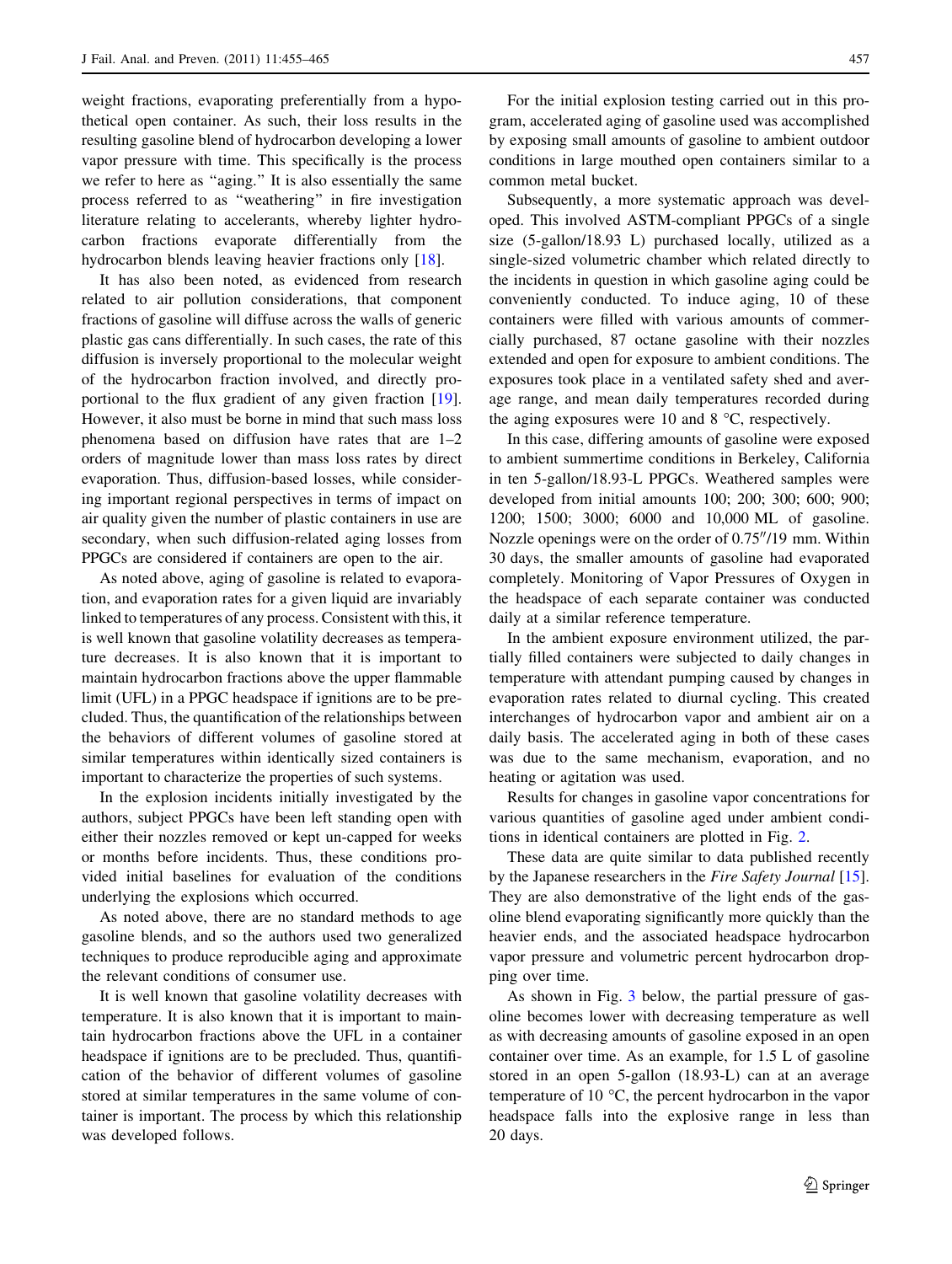<span id="page-3-0"></span>Fig. 2 Aging results for commercially obtained 87 octane gasoline outdoors with a 10 °C (50 °F) average mean temperatures in a 5-gallon (18.93 L) PPGCs complying with ASTM F-839 and F-852. Starting volumes ranged from 100 mL to 10 L



Fig. 3 Hydrocarbon vapor concentration in a 5-gallon (18.93-L) gasoline can for fresh and lightly aged, commercially purchased gasoline (120 h, outdoors, at 10 °C/50 °F average mean temperature)

## Measurement of Hydrocarbon Vapor Concentrations

In situ measurement of hydrocarbon vapor pressures as aging occurred presented interesting challenges. Methods such as ASTM F2714-08 [Standard Test Method for Oxygen Headspace Analysis of Packages Using Fluorescent Decay] or ASTM D6378-07e1 [Standard Test Method for Determination of Vapor Pressure (VPX) of Petroleum Products, Hydrocarbons, and Hydrocarbon-Oxygenate Mixtures] are available, but are not readily applicable for on-site testing with rapid data turnaround. For this reason, it was decided to use a methodology whereby an oxygen sensor-based system could be used in situ.

Such a system has been described by Shirvill and co-workers in applications to measure volumetric percent hydrocarbon in a vapor mixture consistent with a container headspace [[20\]](#page-9-0). Their approach utilized an inexpensive oxygen sensor which was also readily applicable for direct, in situ use in a laboratory environment where it produced reproducible results in measuring headspace hydrocarbon concentrations [\[21](#page-10-0)].

Specifically, concentrations of gasoline vapors were obtained by recording pairs of 0–10 V readings from the meter which directly corresponded to 0–30% oxygen levels. The same method described by Shirvill and co-workers allowed in our study hydrocarbon concentrations in PPGC headspace to be directly measured in the laboratory.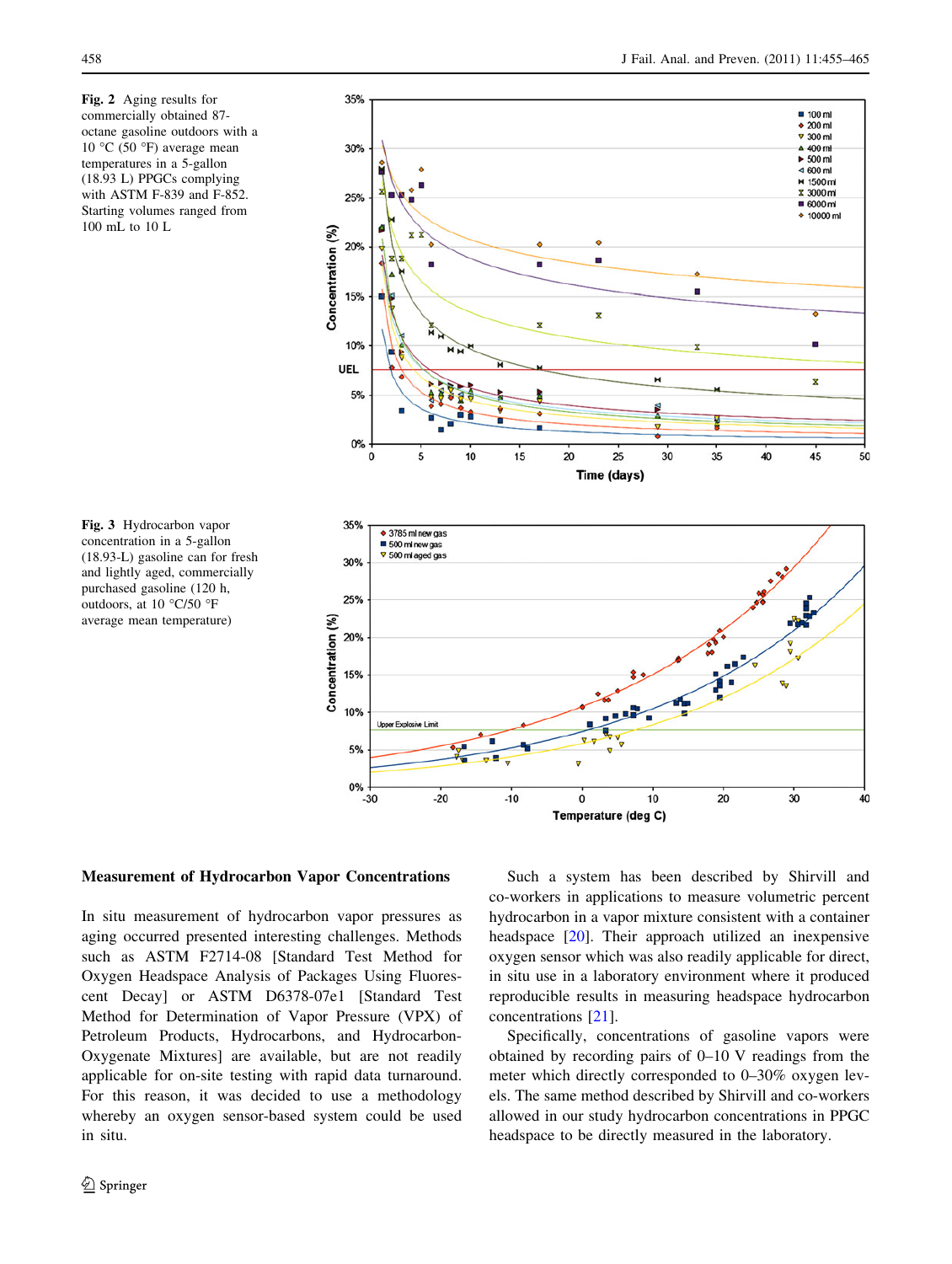To accomplish this, the following procedure was followed with pairs of recorded measurements to obtain concentrations of hydrocarbons in headspaces: Partial pressure of oxygen,  $V_{\text{air}}$ , was first measured in air. Next, partial pressure in the mouth of the gasoline can,  $V_{\rm gas}$ , was obtained. Concentrations were then calculated using the relationship ( $V_{\text{air}} - V_{\text{gas}}$ )/ $V_{\text{air}}$ . Sensor values were recorded upon reaching equilibrium.

Use of the gasoline aging protocol described above in conjunction with the direct measurement technique using the oxygen sensor allowed hydrocarbon concentrations in the headspace to be directly measured in the gasoline cans. Example measurements illustrative of fresh gas and lightly aged gas (equivalent of 5 days in an open gasoline container) are shown in Fig. [3](#page-3-0). These results illustrate the interrelationship among aging, temperature, and amount stored in a given volume, as well as the relationship of these variables to the commonly accepted upper explosion limit (UEL) for common gasoline blends.

The results illustrate that the relationship between percent hydrocarbon in a gasoline can and its propensity to explode is a function of aging, temperature, and quantity of hydrocarbon. The data also show that the hydrocarbon vapor concentration of lightly aged gasoline (equivalent to 5 days in a gasoline can with an open spout at an average ambient temperature of 10  $\degree$ C in Berkeley, CA) can readily fall below the UEL for lower temperatures and smaller amounts of liquid fuel in the can.

Changes in hydrocarbon vapor pressure caused by gradually warming and cooling of replicate individual gasoline samples were observed as shown in Fig. [3](#page-3-0). Measurements of vapor pressures were made using the oxygen sensor technology described by Shirvill and co-workers to be discussed later in this report. Sample vapor pressures obtained were observed to be independent of the specific warming or cooling history of a sample to a particular temperature. Additional verification of the sensing method used in this study is provided later. The occurrence of explosions were accurately predicted by determinations of conditions existing either between the UEL and lower explosion limit (LEL) as well as outside the explosive range.

#### Air Entrainment in PPGC Use

It was theorized by Hasselbring that air entrainment during pouring might be responsible for the vapor headspace dropping below the UEL and thereby creating an explosive hydrocarbon/air mixture. In order to test this potential contributing factor, simple pour tests were conducted to directly measure vacuum produced when gasoline is poured from a PPGC and to confirm the displacement volumes in question.

The apparatus for the manometer testing and the results are shown in Fig. 4. The data produced illustrate the substantial reduction in internal pressure below atmospheric pressure which develops in a gasoline can being poured. These are in the range of 6–7 in. of water column (0.22– 0.25 psi/1.5-1.7 kPa), and depend on the degree to which the can is tilted during pouring. This depression is adequate to cause an air inflow into a can contemporaneously with pouring of gasoline.

Subsequent investigations by the authors of specific fire and explosion incidents have revealed that the amount of gasoline involved in a gasoline can explosion event is typically small, i.e., less than 1 L, and the user typically tries to pour only a small amount. Thus, air entrainment is unlikely to be a significant factor in such a gasoline can explosion. For this reason, it was hypothesized that other mechanisms, such as aging of gasoline, ambient temperature, and amount of gasoline in the container, were primary variables of importance.

#### Explosion Testing

Field evidence, aging tests, and calculations indicate that explosions involving PPGCs can and do occur under foreseeable conditions when their concentration is within the flammable range which is consistent with published data, suggesting a LEL of 1.4% gasoline vapors in air through an UEL of 7.6% [\[22](#page-10-0)]. However, given the lack of documentation of such incidents under laboratory conditions in the literature, it was decided to conduct explosion

Fig. 4 Gas can monitored by monometer (left) during pouring from a 5-gallon (18.93-L) PPGC. A typical plot of time vs. vacuum pressure measured is plotted at the right side

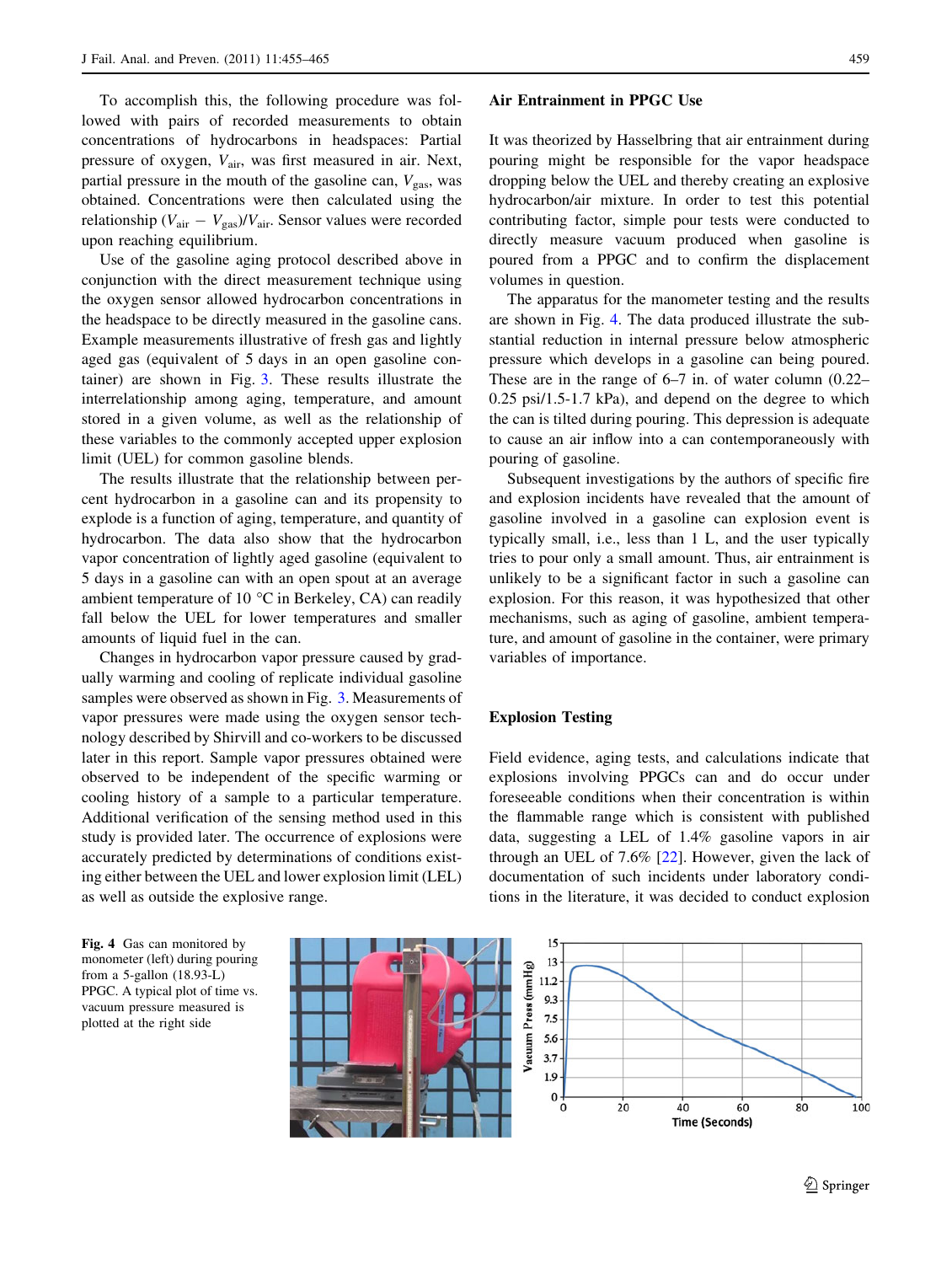testing to verify the reported events under reproducible conditions.

In these tests, measured amounts of gasoline samples were added to the container, and the container was inverted as in pouring, which mimics the most common scenario for incidents reported from the field. For safety purposes, inversion of the can was accomplished using a test jig inside a reinforced test cell. The open spout, sited near an ignition port in the test cell, was then exposed to a [2-cmlong] butane diffusion flame which was passed near the container spout as shown in Fig. 5.

Replicate explosion tests were initially conducted using a range of commercial ASTM compliant 5-gallon (18.93- L) gasoline cans. Commercial gasoline samples utilized in this testing were aged to various extents, and volumes added to the containers ranged from 20 to 1750 mL. Similar replicate explosion tests were also conducted with 2-gallon (7.85-L) containers.

For purposes of personnel and property safety, most testing was conducted with cans modified with a plastic plug to provide explosion relief, as shown in Figs. 5 and 6 (below). Use of these plugs prevented the excessively violent explosions which occurred in some of the cases studied, where the can ruptures as illustrated in Fig. [7](#page-6-0) took place.

The tests shown in Figs. 5 and 6 were ignited using a commercial butane lighter producing a diffusion flame 2 cm high as an ignition source.

Confirming the need for the explosion relief ports used, tests were also performed with gasoline cans in the as-is state, without the pressure relief port. In one such case, a can was launched by the jet coming out the spout, while more typically, the cans ruptured from the overpressure as shown in Fig. [7.](#page-6-0)

The ignition process leading to these overpressure conditions in the PPGCs that ruptured was documented using a high-speed video. In one such case, the travel of a flame front can be observed traveling up the plastic spout of a 2-gallon (7.85-L) can. Photos are shown in Fig. [8](#page-6-0) taken from frames of high speed video.

Fifty-eight trials with similar PPGCs were conducted in the study presented here. Primary variables studied included (1) percent hydrocarbon vapor in the headspace, (2) amount of gasoline relative to headspace volume/container size, (3) ambient temperature, and (4) whether or not gasoline samples were aged or new/fresh.



Fig. 5 Gasoline cans tested w/o flame arresters (6-19-08: tests 5 and 6)

Fig. 6 Gasoline cans tested w/o flame arresters (6-19-08: tests 7 and 8)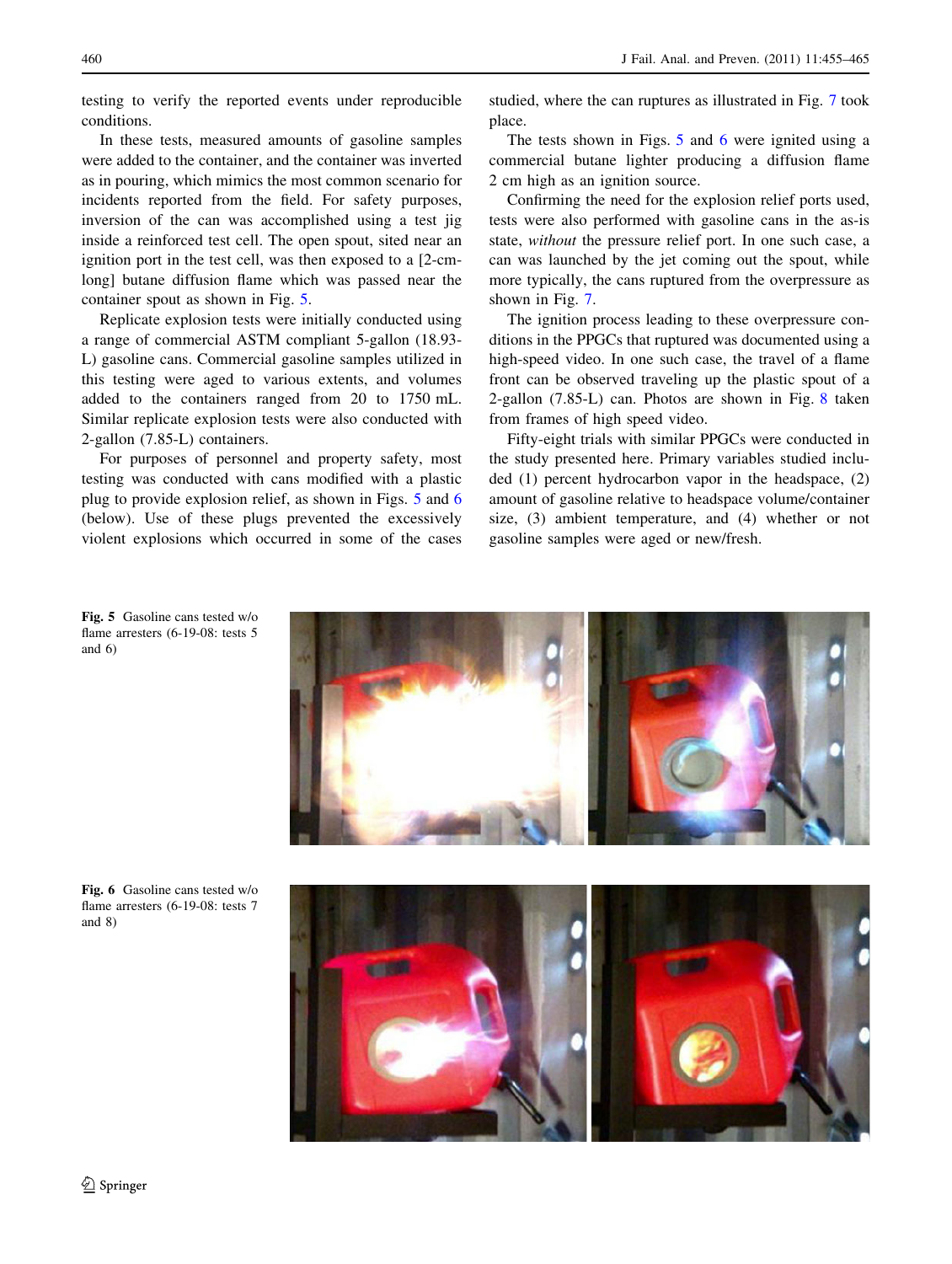<span id="page-6-0"></span>



Fig. 8 Stills from a high-speed video of a 2-gallon (7.85-L) can test showing the flame traveling up the translucent plastic spout and confirming a flame speed of approximately 0.4 m/s





Fig. 9 Explosion occurrence as a function of percent hydrocarbon concentration for aged and fresh gasoline. Red points indicate that an explosion occurred in a separate trial. Cooling of samples was utilized to create ignitions with fresh gasoline. Other testing was done at ambient

Groupings of test data, plotted relative to the percent hydrocarbon in the vapor space, confirm published explosive limits for commercial gasoline blends. See Fig. 9.

The test results summarized in Fig. 9 include a small number of ''non explosive'' data points which were above the observed LEL of commercial gasoline. Referring to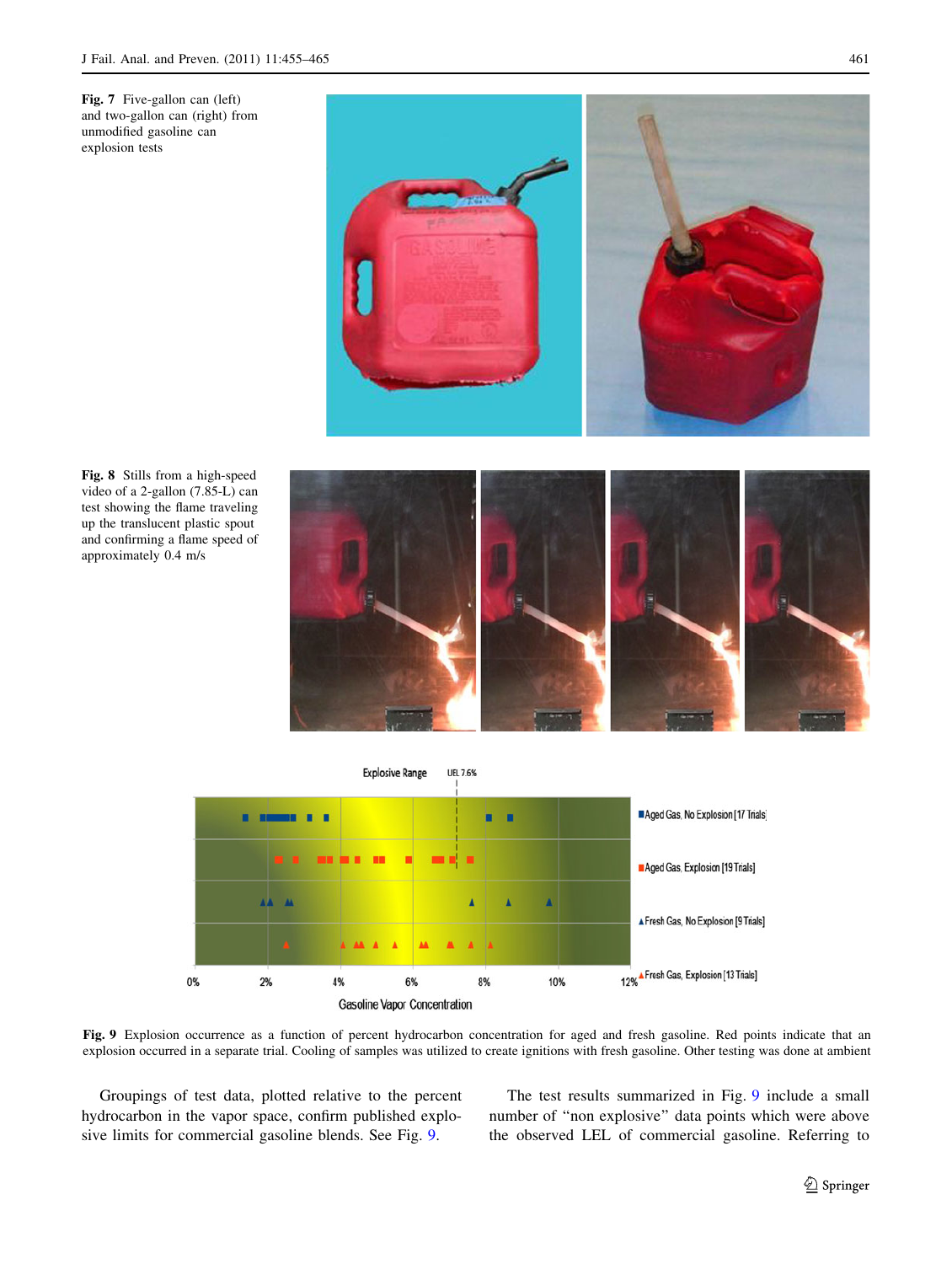<span id="page-7-0"></span>such cases, it should be noted that vapor concentrations were measured a few minutes before the time of ignition before the spout being present on the PPGC. As such, during these low vapor concentration tests, the gasoline vapor in the spout at the time of ignition may have been somewhat lower at the time of test than the measured value.

When gasoline vapor concentrations are low in such cases, the diffusion and gross motion of the gasoline vapor/ air mix from the can to the spout will be slower than for testing at high vapor concentrations. This can lead to a situation where the actual gasoline vapor concentration in the spout is leaner than the LEL, while the measured value is richer.

The results developed and presented here confirm and are consistent with the published data on UELs for common commercial gasoline samples. While a significant error band was observed around the LEL, from operational or safety perspectives, this is of minor concern since it is difficult and/or unlikely for a gasoline can user to age gasoline in a PPGC near the lower limit.

#### Flame Arrester Technology

Flame arresters have been used industrially for almost 200 years. Sir Humphrey Davy first developed a flame arrester for coal miner helmets in 1815 [\[23](#page-10-0)]. Patents were issued for flame arresters in the 1880s for both chemical processes and flammable liquid containers [[24\]](#page-10-0). During the early 1930s, R.J. Anschicks, developed and patented a tank fitting that incorporated a flame arrester [\[25](#page-10-0)]. All gasoline containers currently manufactured by the patent assignee continue to have perforated metal flash arresters positioned at container openings.

A flame arrester works by removing heat from a flame and keeping the temperature of the fuel on the other side of the arrester below its ignition point. The flame arrester mesh breaks the flame into many flamelets, and the heat of these flamelets is transferred to the walls of the mesh. There are two criteria for successful operation: the holes in the mesh must be less than the critical diameter, and the mesh must have a critical velocity higher than the flame speed.

The critical diameter  $d_{cr}$  from Mendozza et al. [\[26](#page-10-0)] and Gossel  $[25]$  $[25]$  is given by

$$
d_{\rm cr} < N_{\rm pe, cr} \acute{\alpha} S_{\rm u} \tag{Eq 1}
$$

where  $N_{\text{pec}}$  is the Peclet number with a value of 65 as recommended by those authors,  $\acute{\alpha}$  is the thermal diffusivity in air ( $m^2/s$ ), and  $S_u$  is the fundamental burning velocity  $(0.4 \text{ m/s}$  for gasoline). The critical velocity  $(V)$  is also given by Gossel as shown below:

$$
V = (38ay)/d^2 \tag{Eq 2}
$$

where  $a$  is the fractional-free area of the arrester surface,  $y$ is the thickness (width) of the arrester elements  $(m)$ , and  $d$ is the diameter of the apertures (m).

The flame speed for the aged California gasoline containing ethanol in a standard, translucent gasoline can spout was measured optically with a high-speed video camera during testing and determined to be 0.4 m/s. This is the same value as the fundamental burning velocity for 100 octane gasoline reported in the literature.

Equation 2 is more conservative than 1 and includes application of a safety factor of 2.5 to the flame velocity to account for possible experimental error.

In this study, the criteria addressed in the equations above were considered in conducting tests of flame arrestors installed in three commercially available gas cans. The results of these tests are shown in Table [1](#page-8-0).

For each arrester design, the mesh hole sizes were significantly less than the critical diameter, and the calculated critical velocity (with a 2.5 safety factor applied) is larger than the measured flame speed for gasoline in a gasoline can spout. All of these flame arresters have been successfully tested in ASTM compliant gas can designs.

While some manufactures state that such screens are installed to act as a filter, we have determined that such screens also act as effective flame arresters. A designated flame arrester from a commercial can is shown in Fig. [10.](#page-8-0)

Fifteen tests were conducted with flame arresters with the same aged gasoline and under the same conditions as the tests that produced explosions, without any explosions occurring. When measured during testing, temperature of the flame arrester was consistently found to be elevated and in the range of  $100^{\circ}$ C. In these cases, the flame had reached the arrester assembly, but in no case passed through it. As a result of limited fuel supply, occurrence of burn back is ruled out as is observed in pipelines or large tanking systems where continuous supplies of combustible vapor may be present.

Explosion tests of PPGCs equipped with flame arresters were uneventful as shown in still photos taken from video, see Fig. [11](#page-9-0). The test flame at the end of the spout is to be noted.

## Discussion and Conclusions

The extensive testing and analysis performed in this study demonstrate that explosions of gasoline stored in commercially available PPGCs can and do occur. Control of such incidents continues to be important and their frequency can be expected to increase with increased use of oxygenated fuels. The latter is derived from ethanol, which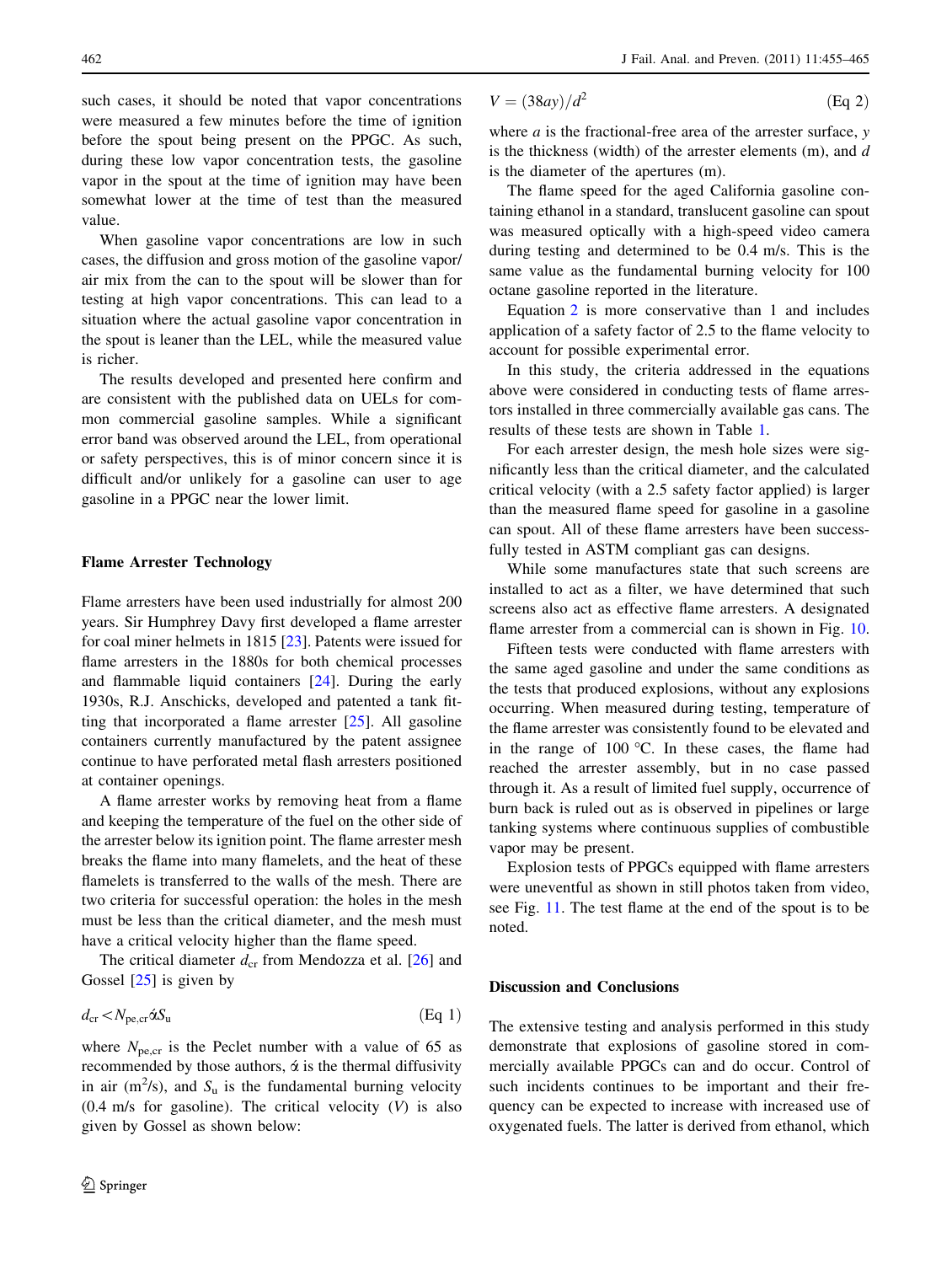<span id="page-8-0"></span>

| Manufacturer                                 | Can<br>material | $d$ , mesh<br>hole size, mm | Critical<br>diameter, mm<br>Equation 1 | y, wire<br>thickness, mm | Flame speed,<br>m/s<br>Equation 2 | Fundamental burning<br>velocity for gasoline, m/s |
|----------------------------------------------|-----------------|-----------------------------|----------------------------------------|--------------------------|-----------------------------------|---------------------------------------------------|
| A: Commercial                                | Metal           | 0.584                       | 3                                      | 0.25                     | 1.374                             | 0.4                                               |
| Cylindrical flame arrestor                   |                 |                             |                                        |                          |                                   |                                                   |
| <b>B</b> : Commercial                        | Plastic         | 1.43                        | 3                                      | 0.48                     | 0.503                             | 0.4                                               |
| Cylindrical flame arrestor                   |                 |                             |                                        |                          |                                   |                                                   |
| C: Commercial                                | Metal           | 0.3                         | 3                                      | 0.20                     | 3.04                              | 0.4                                               |
| Screen disk flame arrestor                   |                 |                             |                                        |                          |                                   |                                                   |
| D: Consumer (with plastic<br>flame arrestor) | Plastic         | 1.2                         | 3                                      | $0.75$ (plastic)         | 0.74                              | 0.4                                               |
| E: Consumer                                  | Plastic         |                             | 3                                      | 0.4                      | 0.84                              | 0.4                                               |
| Cylindrical flame arrestor<br>by authors     |                 |                             |                                        |                          |                                   |                                                   |
| F: Consumer                                  | Plastic         |                             | 3                                      | 0.3                      | 0.72                              | 0.4                                               |
| Screen disk flame arrestor                   |                 |                             |                                        |                          |                                   |                                                   |

One consumer manufacturer (F) utilizes a screen that acts as a flame arrestor. Authors developed and installed the flame arrestor in can (E)

Fig. 10 Photos of a screenbased flame arrestor used in a currently available commercial can (Manufacturer B). The screen arrestor is cylindrical, roughly 45 mm deep and 35 mm in diameter. Flame arrestor assembly fits into the gas can at the spout base



Fig. 11 Gasoline cans tested with flame arresters exhibited no explosion in spite of flame travel up nozzle



has lower vapor pressures intrinsically than the hydrocarbon-based analogs making them more susceptible to headspace explosions at ambient than current gasoline blends not containing oxygenates. Examples of research concerning these materials are found in the literature [\[27](#page-10-0), [28](#page-10-0)].

Preconditions for such events are (1) the presence of an open flame or static ignition source and (2) the presence of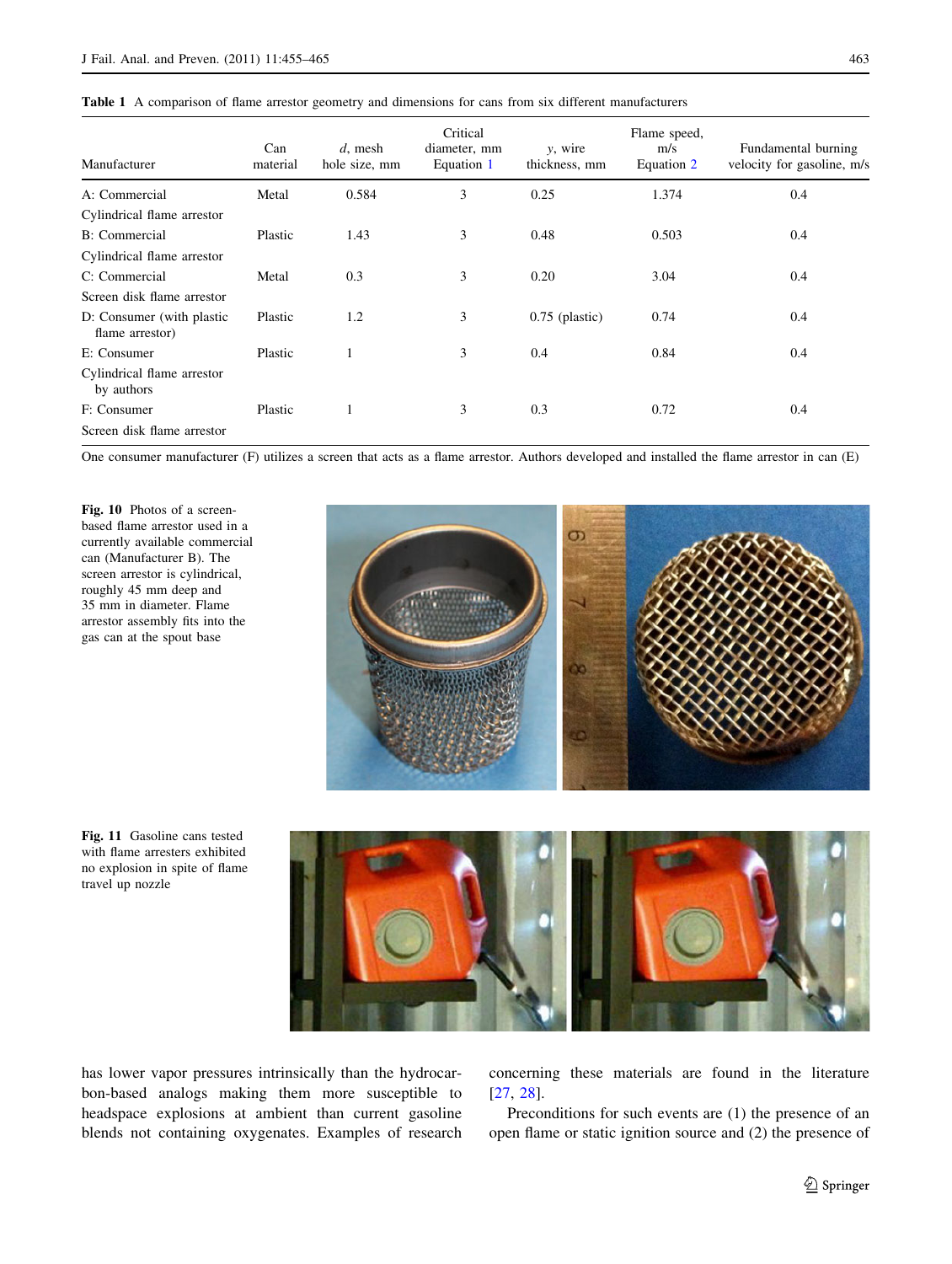<span id="page-9-0"></span>



Fig. 12 Child-resistant, automatically closing nozzle jammed in open position

a vapor space where the percent hydrocarbon concentration is within the explosive range between the accepted UELs and LELs for commercial gasoline blends. Combinations of conditions leading to the vapor space being in the explosive range include aging of gasoline, low ambient temperature, and/or a small amount of gasoline remaining in the can.

The testing and analysis also demonstrate that an inexpensive screen flame arrester can prevent these types of event from occurring.

Potential drawbacks in the use of such flame arrestors with PPGCs occasionally cited include plugging due to sludge development or the presence of impurities. Removal of flame-arresting screens by end users is also cited. However, such devices have been on the market without incident for decades in military and NFPA 30-compliant commercial safety cans. These cans often have mesh sizes at an order of magnitude smaller than necessary for flame arresting [[29,](#page-10-0) [30](#page-10-0)].

Spout designs for PPCGs have recently been modified to account for both the recent CPSC activity related to childproof dispensing features and changes by EPA to reduce vapor releases from PPGCs as sources of air pollution [\[31](#page-10-0)]. On the other hand, it has been suggested that these changes eliminate the potential need for flame arrestors in PPGCs since the new designs reduce possibilities for aging to occur. However, it is the authors' observation that inclusion of flame arrestors remains important. First, incidents of new spout designs jamming in the open position have been observed (see Fig. [12\)](#page-8-0). Second, the recent studies by researchers at Worcester Polytechnic Institute in a project administered by the ASTM F-15 Committee have found that fresh, unaged, gasoline vapors in the headspaces of PPGCs are still in the explosive range with small amounts being present in the cans [\[32](#page-10-0), [33\]](#page-10-0).

Finally, fuels for future use modified and developed to reduce emissions—such as oxygenated blends—result in more explosive mixtures developing in gasoline containers [\[28](#page-10-0)]. It should also be noted that spill-resistant cans currently on the market which contain flame arrestors have been tested by the authors, and it has been found that they will not explode from an external ignition source irrespective of internal vapor conditions.

## References

- 1. ASTM F 852: Standard Specification for Portable Gasoline Containers for Consumer Use (1986)
- 2. ASTM F 839: Standard Specification for Cautionary Labeling of Portable Gasoline Containers for Consumer Use (2006)
- 3. Wibbenmeyer, L.A., Kealey, G.P., Young, T.L., Newell, I.M., Lewis II, R.W., Miller, B.R., Peek-Asa, C.: A prospective analysis of trash, brush and grass burning behaviors. J. Burn Care Res. 29(3), 441–445 (2008)
- 4. Consumer Product Safety Commission, National Electronic Injury Surveillance System, CPSC Document #3002. [http://www.](http://www.cpsc.gov/cpscpub/pubs/3002.html) [cpsc.gov/cpscpub/pubs/3002.html](http://www.cpsc.gov/cpscpub/pubs/3002.html). National Fire Incident Reporting System, Department of Homeland Security. [http://nfirs.fema.](http://nfirs.fema.gov) [gov](http://nfirs.fema.gov)
- 5. Hasselbring, L.: Case study: flame arresters and exploding gasoline containers. J. Hazard. Mater. 130, 64–68 (2006)
- 6. Brabrauskas, V.: Ignition Handbook. Fire Science Publishers, Issaquah, WA (2003). Corrigenda to Ignition Handbook 2008. <http://www.doctorfire.com/corrigenda.pdf>
- 7. Drysdale, D.: Fire Dynamics, 1st and 2nd edn. (1st edn., pp. 197– 202; 2nd edn., pp. 202–207). Wiley, New York (1985, 1998)
- 8. Tyrell, E.: Gasoline and Gasoline Container Fire Incidents. NBS Technical Note 850 (1975)
- 9. Jones, C.E.: Standards for Gasoline and Kerosene Cans. NBSIR 78-1414(CPSC) (1977)
- 10. Consumer Reports: Gasoline Cans, pp. 332–335 (May 1973)
- 11. Consumer Reports: Gasoline Containers, pp. 168–171 (March 1981)
- 12. Fox 25 News, Boston: Fire pit explosion critically burns man, 20 Jun 2009, 3 Nov 2009. [http://topics.myfoxboston.com/m/](http://topics.myfoxboston.com/m/23142009/fire-pit-explosion-critically-burns-man.html) [23142009/fire-pit-explosion-critically-burns-man.html](http://topics.myfoxboston.com/m/23142009/fire-pit-explosion-critically-burns-man.html)
- 13. Hirz, R., Rizzi, A.: Simulation of the weathering of gasolines. J. For. Sci. Soc. 31, 309–319 (1991)
- 14. Stauffer, E., Dolan, J., Newman, R.: Fire Debris Analysis, Chap. 9, pp. 319–354. Academic Press/Elsevier, Burlington, MA (2008)
- 15. Okamoto, K., Watanabe, N., Hagimoto, Y., Miwa, K., Ohtani, H.: Changes in evaporation rate and vapor pressure of gasoline with progress of evaporation. Fire Saf. J. 44, 756–763 (2009)
- 16. Wu, N., Kolb, G., Torero, J.L.: The effect of weathering on the flammability of a slick of crude oil on a water bed. Comb. Sci. Technol. 161, 269–308 (2000)
- 17. Collins, C.: Implementing phytoremediation of petroleum hydrocarbons. In: Willey, N. (ed.) Methods in Biotechnology, vol. 23. Humana Press, Totowa (2007)
- 18. Nagpal, J.M., Joshi, G.C., Singh, J., Rastogi, S.N.: Gum forming olefinic precursors in motor gasoline, a model compound study. Petrol. Sci. Technol. 12(6), 873–894 (1994)
- 19. Massey, L.K.: Permeability Properties of Plastics and Elastomers, 2nd edn. Plastics Design Library/William Andrew (2003)
- 20. Shirvill, L.C., Roberts, P., Butler, C.J., Roberts, T.A., Royle, M.: Characterization of the hazards from jet releases of hydrogen. In: International Conference on Hydrogen Safety, Pisa, Italy, 8–10 Sept 2005